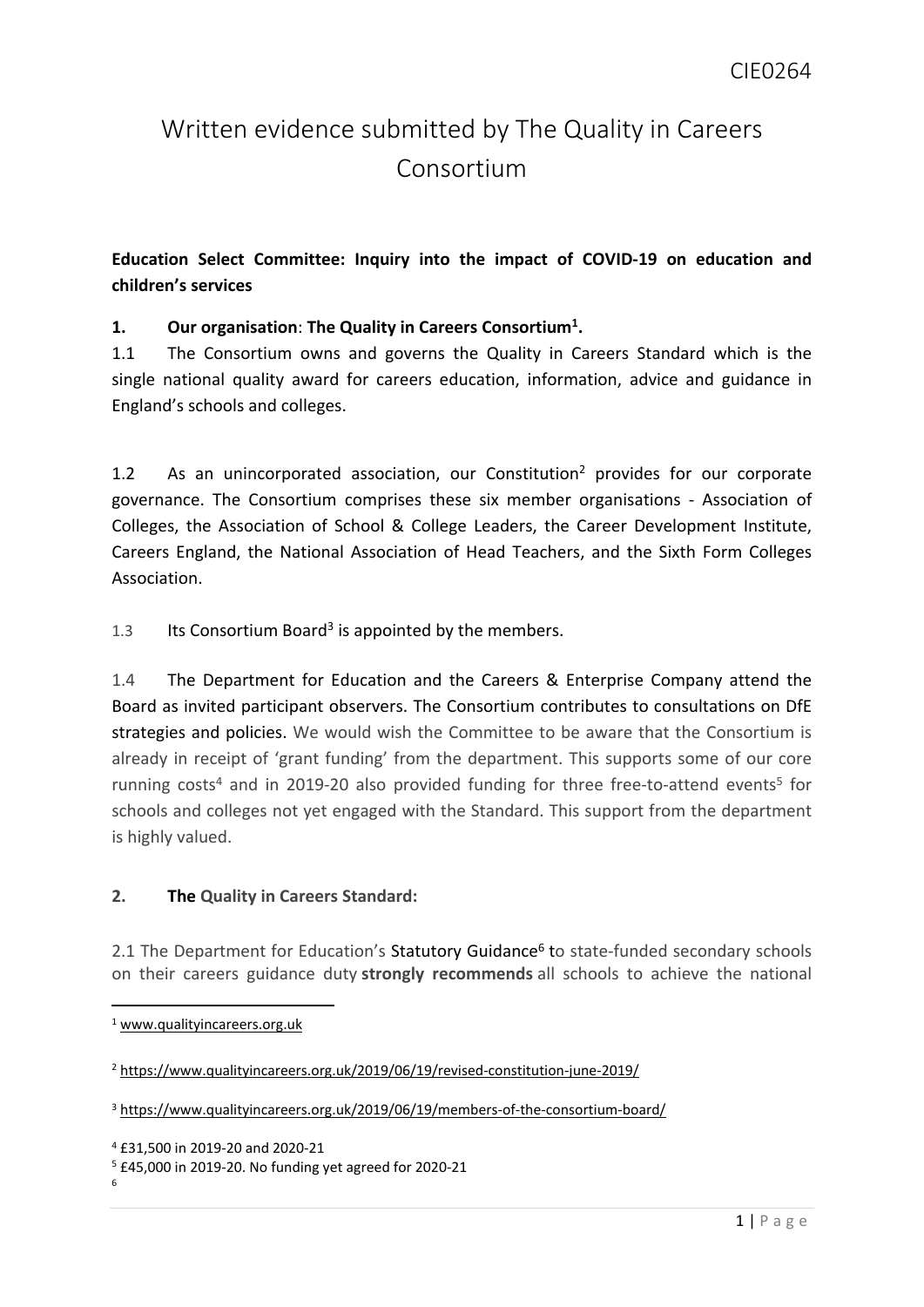Quality in Careers Standard as part of its 'careers strategy'. The October 2018 Statutory Guidance includes the following paragraph:

> *22. Schools can gain formal accreditation of their careers programme through the Quality in Careers Standard – the national quality award for careers education, information, advice and guidance. The Standard offers an opportunity for schools to undergo an external evaluation of their careers programme and so is distinct from the Compass self-assessment. The Standard has been aligned to the Gatsby Benchmarks and incorporates Compass into its processes, so those schools achieving the Standard meet all eight Benchmarks. We strongly recommend that all schools work towards the updated Quality in Careers Standard, incorporating Compass, to support the development of their careers programme.*

2.2 The department also issued guidance in October 2018 to Further Education Colleges and Sixth Form Colleges concerning their duties and responsibilities for 16-18 careers guidance<sup>7</sup>.

2.3 The externally-assessed national Standard is fully endorsed by School & College Leaders<sup>8</sup> .

2.4 We have prepared a single-page introduction to the Standard for schools and colleges<sup>9</sup>.

2.5 The Standard is fully aligned with the *[Gatsby](https://www.gatsby.org.uk/education/focus-areas/good-career-guidance) [Benchmarks](https://www.gatsby.org.uk/education/focus-areas/good-career-guidance) [for](https://www.gatsby.org.uk/education/focus-areas/good-career-guidance) ["Good](https://www.gatsby.org.uk/education/focus-areas/good-career-guidance) [Career](https://www.gatsby.org.uk/education/focus-areas/good-career-guidance) [Guidance"](https://www.gatsby.org.uk/education/focus-areas/good-career-guidance)<sup>10</sup>* which the DfE *'*expects' all schools and colleges to adopt in order to improve their careers provision. Achieving these was 'a tough ask' before the advent of COVID-19. It is even tougher now.

2.6 There is a high correlation<sup>11</sup> between achieving the Standard and achieving the Benchmarks. Working towards the Standard uniquely involves not only implementing the

[https://assets.publishing.service.gov.uk/government/uploads/system/uploads/attachment\\_data/file/748474/](https://assets.publishing.service.gov.uk/government/uploads/system/uploads/attachment_data/file/748474/181008_schools_statutory_guidance_final.pdf) 181008 schools statutory guidance final.pdf

7

[https://assets.publishing.service.gov.uk/government/uploads/system/uploads/attachment\\_data/file/749151/](https://assets.publishing.service.gov.uk/government/uploads/system/uploads/attachment_data/file/749151/Careers_guidance-Guide_for_colleges.pdf) [Careers\\_guidance-Guide\\_for\\_colleges.pdf](https://assets.publishing.service.gov.uk/government/uploads/system/uploads/attachment_data/file/749151/Careers_guidance-Guide_for_colleges.pdf)

<sup>8</sup> <https://www.qualityincareers.org.uk/2019/11/06/leaders-of-schools-colleges-endorse-the-standard/>

<sup>9</sup> [https://www.qualityincareers.org.uk/wp-content/uploads/2019/09/Quality-in-Careers.-Information-for](https://www.qualityincareers.org.uk/wp-content/uploads/2019/09/Quality-in-Careers.-Information-for-schools-and-colleges-2020.pdf)[schools-and-colleges-2020.pdf](https://www.qualityincareers.org.uk/wp-content/uploads/2019/09/Quality-in-Careers.-Information-for-schools-and-colleges-2020.pdf)

<sup>10</sup> <https://www.gatsby.org.uk/education/focus-areas/good-career-guidance>

<sup>11</sup> [https://www.qualityincareers.org.uk/2018/11/16/quality-in-careers-makes-positive-impact-on](https://www.qualityincareers.org.uk/2018/11/16/quality-in-careers-makes-positive-impact-on-performance-against-the-gatsby-benchmarks-says-cec-state-of-the-nation-report-2018/)[performance-against-the-gatsby-benchmarks-says-cec-state-of-the-nation-report-2018/](https://www.qualityincareers.org.uk/2018/11/16/quality-in-careers-makes-positive-impact-on-performance-against-the-gatsby-benchmarks-says-cec-state-of-the-nation-report-2018/)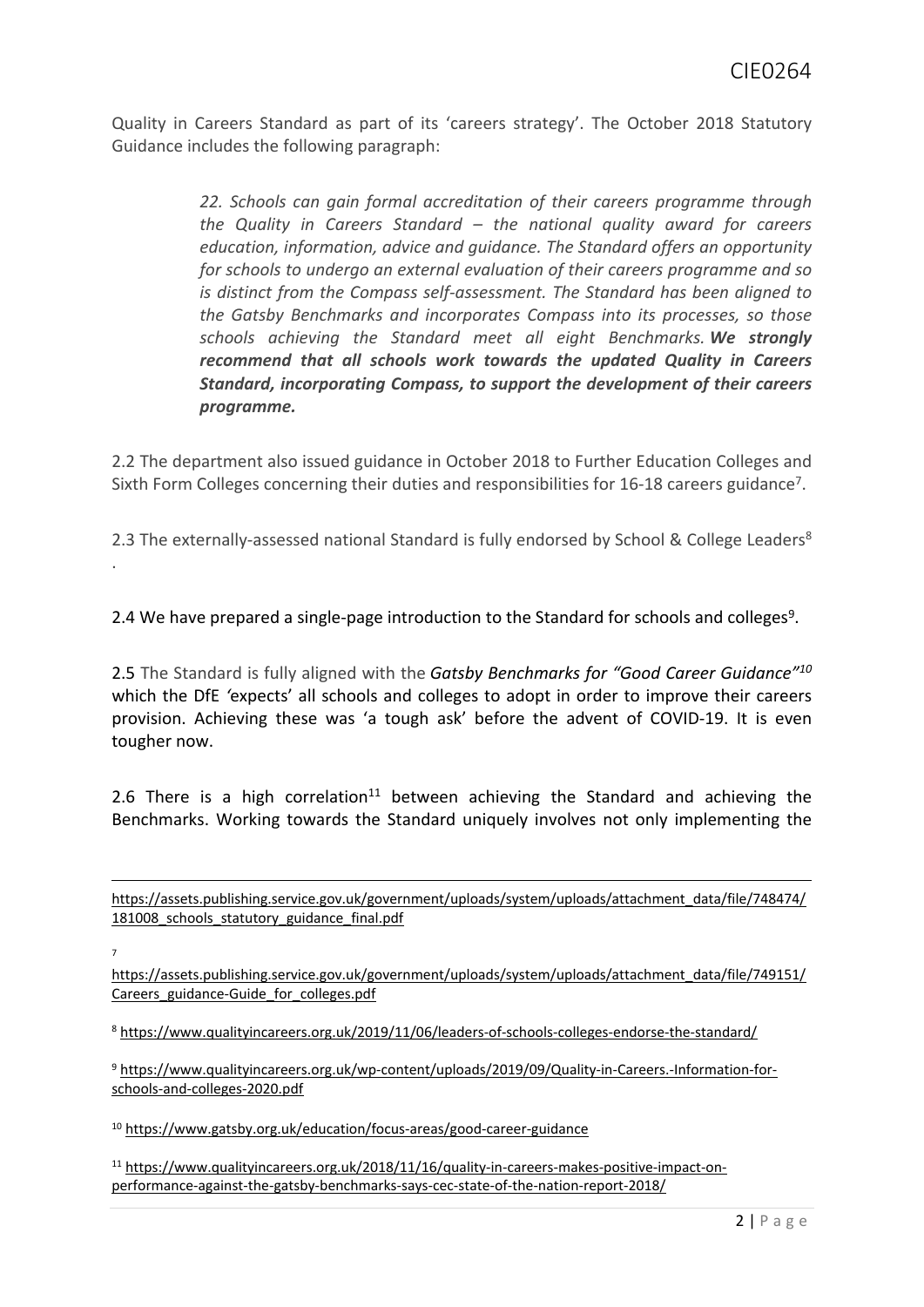Benchmarks but additionally demonstrating the impact of their achievement on students' career-related learning outcomes.

2.7 Careers education and guidance is a 'public good' as well as beneficial to individuals. Within the framework of the Benchmarks and the Standard's national assessment criteria, our assessors seek evidence that schools and colleges have effective arrangements in place to ensure that careers advisers, who are skilled in offering impartial and independent support, are signposting to other support agencies, ensuring that mental health support is provided where needed, as well as promoting hope and inspiration that there is a positive future for every young person.

2.8 Effective, quality-assured careers education and guidance is a tool to motivate and inspire young people. This will be especially important when considering the engagement of young people during the COVID-19 pandemic and in its aftermath.

2.9 Young people making successful transitions into further learning and then into work become **assets to the country's economy**. Arguably more than ever, our country needs a confident and skilled workforce as we move into the post-COVID-19 era. The Standard can be an important contributor to the Government's strategies in respect of education and training to secure this.

2.10 Since the Standard requires evidence of impact and outcomes for students, our assessors look at how overall pastoral support promotes students' well-being and resilience. They seek confirmation that schools and colleges work with other key agencies to provide support and advocacy for young people to promote their development of career management skills. Our assessors evaluate the impact of school/college provision on improving students' plans and positive destinations.

2.11 A recent OECD publication<sup>12</sup> identified three critical measures to support young people in transition at the time of COVID-19 and in its aftermath:

*i. Creating strong connections between education institutions and employers*

*ii. Providing well-focused career guidance and information for all learners*

*iii. Introducing remedial interventions to help young people after they leave education*

2.12 The externally-assessed Quality in Careers Standard would ensure that schools and colleges address the first two of these three critical measures in a quality-assured way.

2.13 At this troubling time, we need to ensure we help every young person in every school and college to gain the knowledge, skills and confidence to take control of their learning and work 'career pathways'. This outcome is the underpinning philosophy of the Quality in Careers Standard.

<sup>12</sup> <https://oecdedutoday.com/school-work-during-coronavirus-2008-global-financial-crisis/>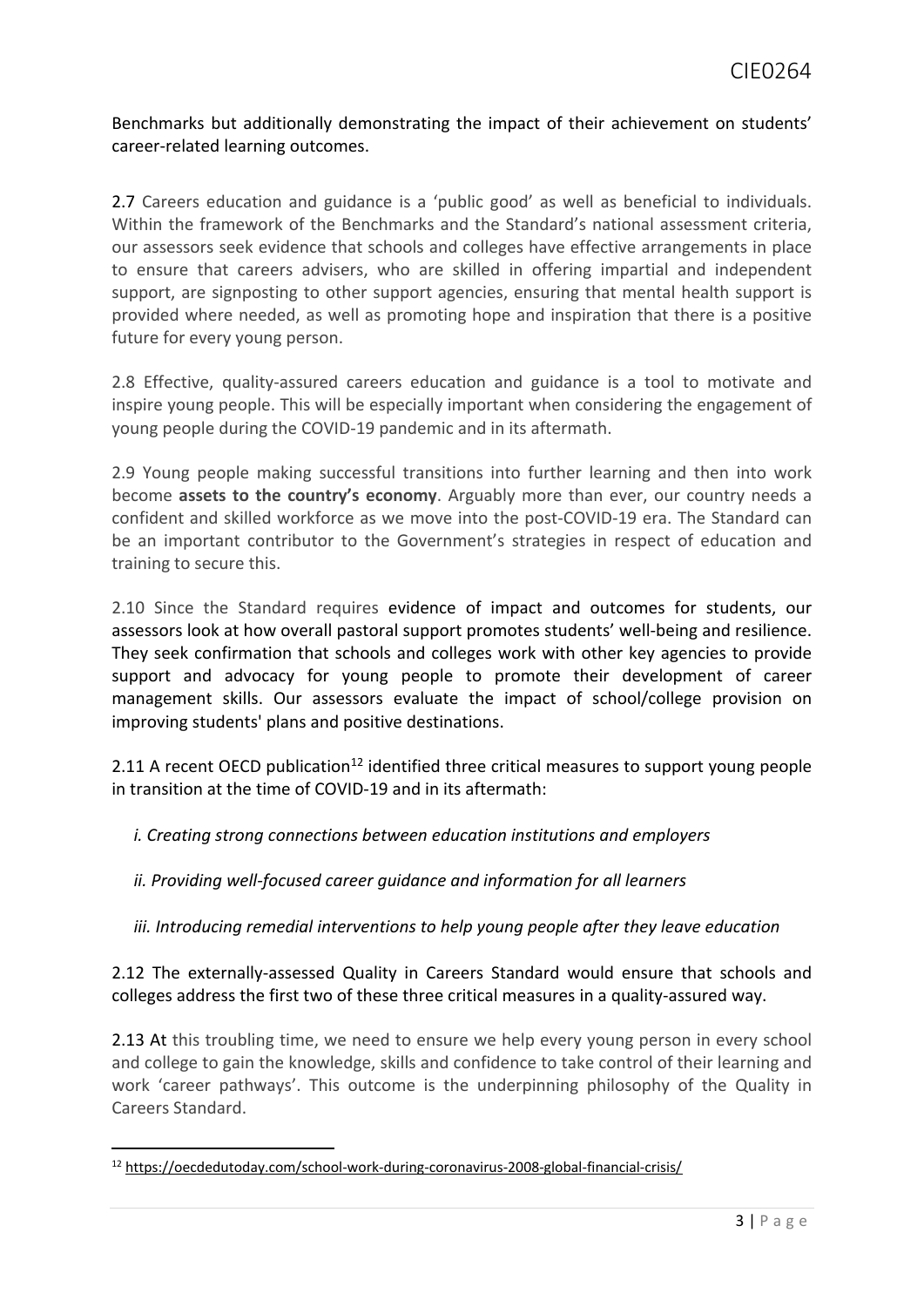2.14 This is why the DfE already 'strongly recommends' all schools to work towards and achieve the Standard. We now believe the Government could do more to help every school and college follow that 'strong recommendation'.

#### **3. Our Proposal – "A Careers Premium"**

3.1 Working towards the national Standard is a voluntary decision of a school or college. Over 1100 institutions are already working towards or hold the Standard.

3.2 It has a cost (the price is set by each of our Awarding Bodies, but on average it is circa £1500-£1700 every three years) – for which schools and colleges receive expert consultancy, management advice, professional development opportunities, resources, culminating in rigorous external assessment. The biggest impediment to embarking upon the Standard is this cost which many schools and colleges are evidently struggling to be able to afford.

3.3 Because of the impact of COVID-19, which will undoubtedly create barriers for many young people through reduced opportunities to continue in post-16/post-18 learning through jobs and apprenticeships, quality assured careers education and guidance becomes even more important for young people and **the country's economy**.

3.4 To ensure that every young person is guaranteed access to the best possible careers education and guidance (i.e. in schools and colleges nationally accredited through the Quality in Careers Standard), the Consortium would urge the Committee to recommend to the DfE that there is a compelling business case that it provides some dedicated additional financial support to schools and colleges predicated upon them working towards and maintaining the Standard which the department already "strongly recommends" in its statutory guidance $13$  to schools.

3.5 We need to ensure we remove the 'lottery' factor  $-$  by this, we mean doing everything we can to engage every school and college with the Standard, not just those who choose to do so or can afford to do so. Every student deserves access to careers education and guidance of the quality of the best.

3.6 The benefits of achieving the Standard<sup>14</sup> are that institutions see amongst their students these positive outcomes: improved attendance, increased motivation, leading to higher educational achievement and positive progression – with reduced drop-out from continued learning.

 $13$  ihid

<sup>14</sup> [https://www.qualityincareers.org.uk/2015/02/15/prof-t-hooley-quality-in-careers-presentation-on-the](https://www.qualityincareers.org.uk/2015/02/15/prof-t-hooley-quality-in-careers-presentation-on-the-evidence-for-the-impact-of-good-quality-careers-guidance/)[evidence-for-the-impact-of-good-quality-careers-guidance/](https://www.qualityincareers.org.uk/2015/02/15/prof-t-hooley-quality-in-careers-presentation-on-the-evidence-for-the-impact-of-good-quality-careers-guidance/)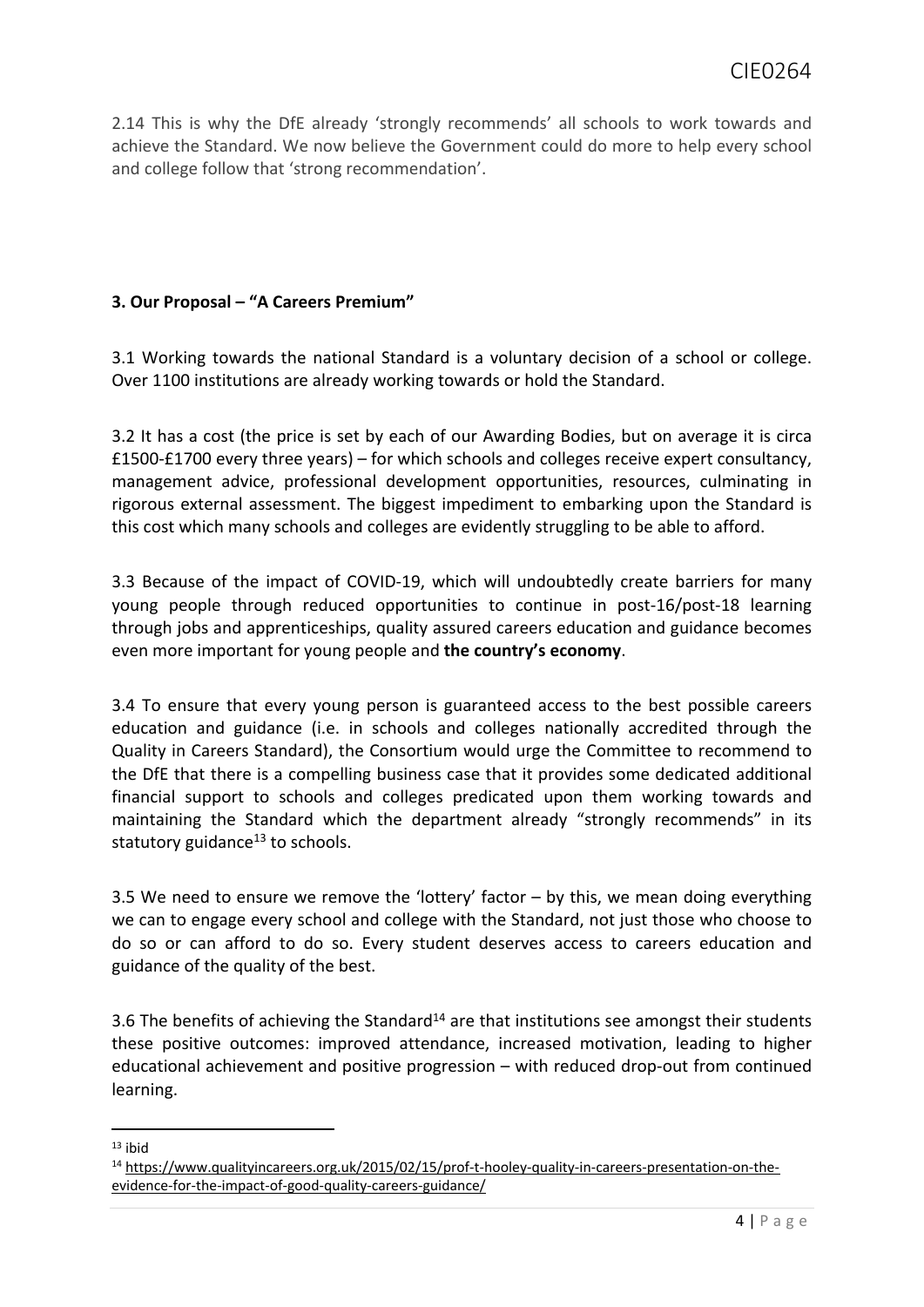3.7 Gaining the Standard will externally quality assure a school or college's careers education and guidance provision and ensure that it continues to evolve. A quality assured careers programme can lead to increased social mobility, increased aspirations, greater ability to make positive informed choices, increased understanding of the world of work and enable students to gain the range of employability/life skills and an understanding of the economic landscape required to make successful transitions through learning into productive work in our economy.

3.8 Maintaining students' motivation - during COVID-19 and in its aftermath - to engage in learning and to feel that there is a hopeful future is an ongoing challenge that universal access to quality-assured careers education and guidance can help to mitigate. Increased labour market uncertainty may well have a negative impact on the choices young people make, and transitions may be ever more challenging.

3.9 Poor access to, or provision of, quality assured careers education and guidance in years 10/11 means young people may choose wrong options in year 12, and some may drop out or fail and have to restart year 12. In such a scenario the Government needs to pay a learning provider a minimum extra £4000 per year (the base amount for a 19- year-old in "year 14").

3.10 If all circa 3000 secondary & special schools in England were offered a ''**careers premium**'' related to working towards and achieving the Quality in Careers Standard of £1000 p.a. that would cost the exchequer circa £3million p.a. The ''premium'' would support a school or college working towards the Benchmarks and progressing on to achieve the Standard. It would enable institutions to draw down dedicated additional funding for the continued development of their careers provision.

3.11 We propose that such a "premium grant" would only be accessed on the evidence from our Consortium that a school is working towards the Standard or already holds it and is preparing for reassessment (holders of the Standard are annually reviewed and reassessed after either two or three years). This offers the Treasury a meaningful accountability mechanism.

3.12 Increased engagement with the Standard, would mean more schools followed best careers education and guidance practice, leading to fewer students dropping out and restarting year 12 – thereby reducing the human misery and sadness drop-out can cause.

3.13 It would only need one student per school every 3 years not to have to restart year 12 because of better quality-assured careers education and guidance to pay for this ''careers premium''.

3.14 Therefore, a Quality in Careers Standard "careers premium" would not only pay for itself but the Treasury would save money, and more young people would be assured of careers education and guidance of the quality of the best – securing the outcomes which they deserve and the country's economy requires.